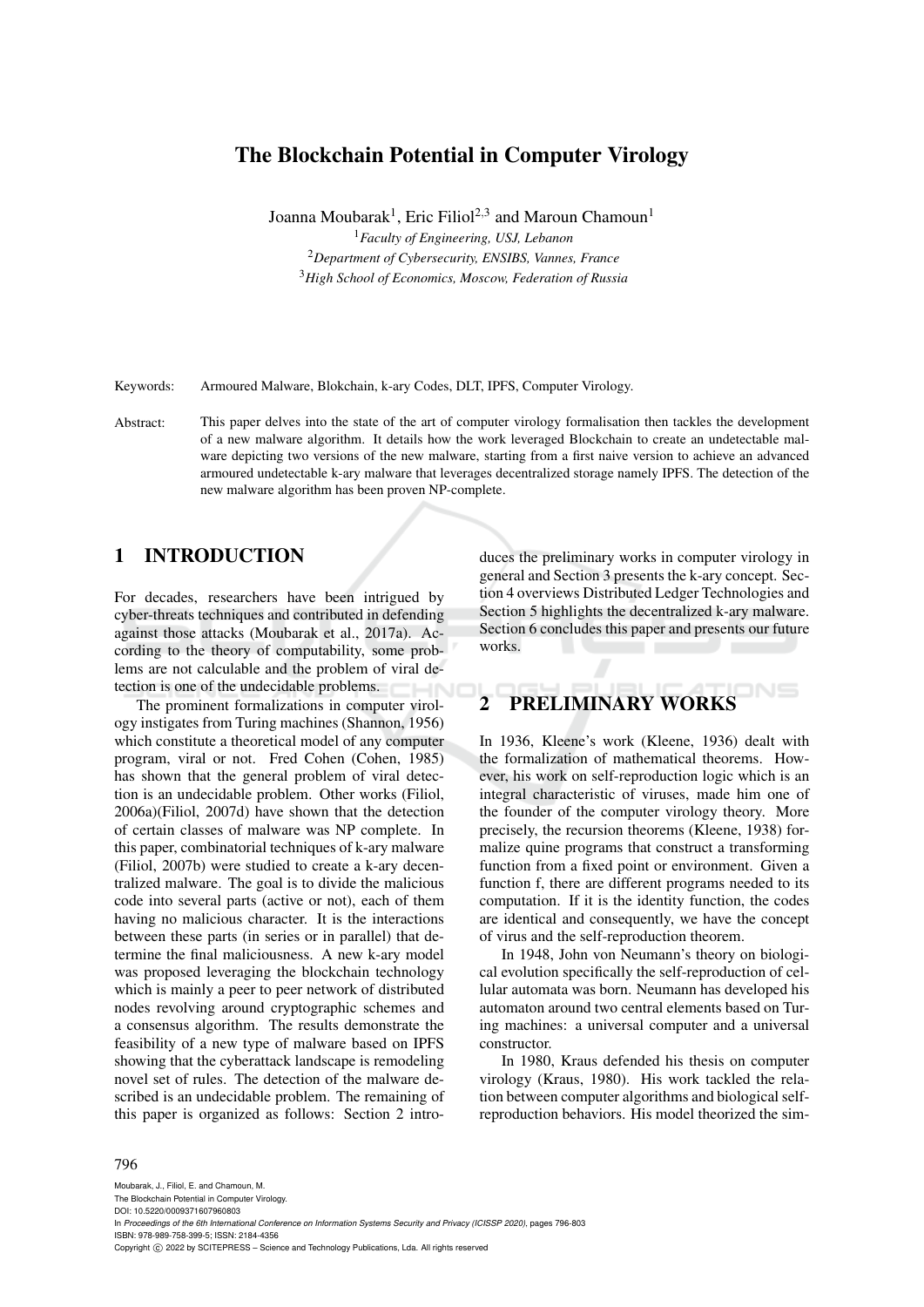ilarities between the operations' vectors involved in computer and biological viruses.

Fred Cohen defended his PhD. thesis in 1986 defining and formalizing viruses. He is the first to have given a formal definition to the concept of computer virus. Cohen models a computer virus with a set of viral codes propagating on the ribbon of a Turing machine. Cohen formalized Turing Machines focusing deeply on the time feature involved in computer mechanisms (Cohen, 1987b). He studied also the undecidability problem related to viral detection. Fred Cohen was technically the first scientist authorized to conduct experiments to validate his formalization results.

Cohen was interested in systems free of any virus. His work shows the existence of a machine that does not admit any viral set: the machine that does nothing. This observation and his experiments lead to state the adage that only an isolated system is protected from computer infections.

Fred Cohen demonstrated that the general problem of viral detection is an undecidable problem. *There is no Turing machine M able to decide in finite time if a given sequence v is a virus.*

The principle of the demonstration consists in reducing the problem of decidability of the viral set to the halt problem. His advisor Leonard Adleman gave complexity (Papadimitriou, 1994) results on particular instances of the general problem of viral detection.

D. Spinelli (Spinellis, 2003) addressed the detection problem of finite polymorphic viruses with determined mutating length demonstrating that this problem is NP-complete (Filiol, 2006a). For the demonstration, the problem was reduced to a polymorphic virus with fixed scope.

Generalizing Adleman's results, Zuo and Zhou worked on metamorphic viruses and stealth features. In (Zuo and Zhou, 2004), resident viruses, non-resident viruses, polymorphic viruses and stealth viruses were formalized, complementing those of Adleman and adding the notion of furtiveness. Their results show that the complexity problem of detecting a stealth virus surpasses the recognition of a conventional one. Moreover, in (Bonfante et al., 2006), a similar result was demonstrated. Furthermore, Zuo and Zhou presented many results related to the time complexity (Zuo et al., 2005).

E. Filiol reevaluated stealth mechanism using simulability testing (Filiol, 2007d). Filiol studied the use of malicious cryptography and code armouring to complicate code analysis (Filiol, 2012). In (Filiol, 2006b), detection schemes were qualified.

He also formalized and tested k-ary malware that consist in splitting malicious code in different files to evade detection mechanisms. The idea is to distribute the malicious payload into k files with no viral characteristic; it is the combination of all of these files that generates the final payload. The complexity of these codes have been proven to be NP-complete (Filiol, 2007b).

Preliminarily works are summarized in Table 1.

### 3 k-ary MALWARE

Initially, the viral code was included in a single file that encompasses all its functionalities. Then with the introduction of the k-ary virus, the code is fragmented in a modular approach but still within a predominantly unique environment. The payload will run using a modular malware that downloads and executes malicious codes. For that purpose, many infections stages are needed to achieve the common goal and a coordinated activity distributes each chunk functionality allowing more robust, evasive framework.

k-ary codes presents several advantages:

- The modules are minor in size and therefore easier to obfuscate.
- The modular features would in any case make it difficult to detect.
- Combining several modules will not disclose the final payload.
- Distinct modules can be utilized in specific environments.
- Each module can be modified separately mutating its signature.
- Do not involve actions deemed malicious.
- No direct object use.
- New functionalities can be easily added.

k-ary malware implementations are thoroughly described in Table 2:

Serial/Parallel k-ary Malware. The different subclasses of k-ary codes were validated in serial  $(4 \leq$  $k \le 8$ ) (Filiol, 2007d) and in parallel ( $k = 4$ ) (Filiol, 2007d). For instance, each part has been able to regenerate the missing codes under different nomenclatures.

A 2-ary Malware using OpenOffice. Multiple proof-of concepts confirmed the complexity of combined viruses for OpenOffice in win32 and Linux environment (de Drézigué et al., 2006).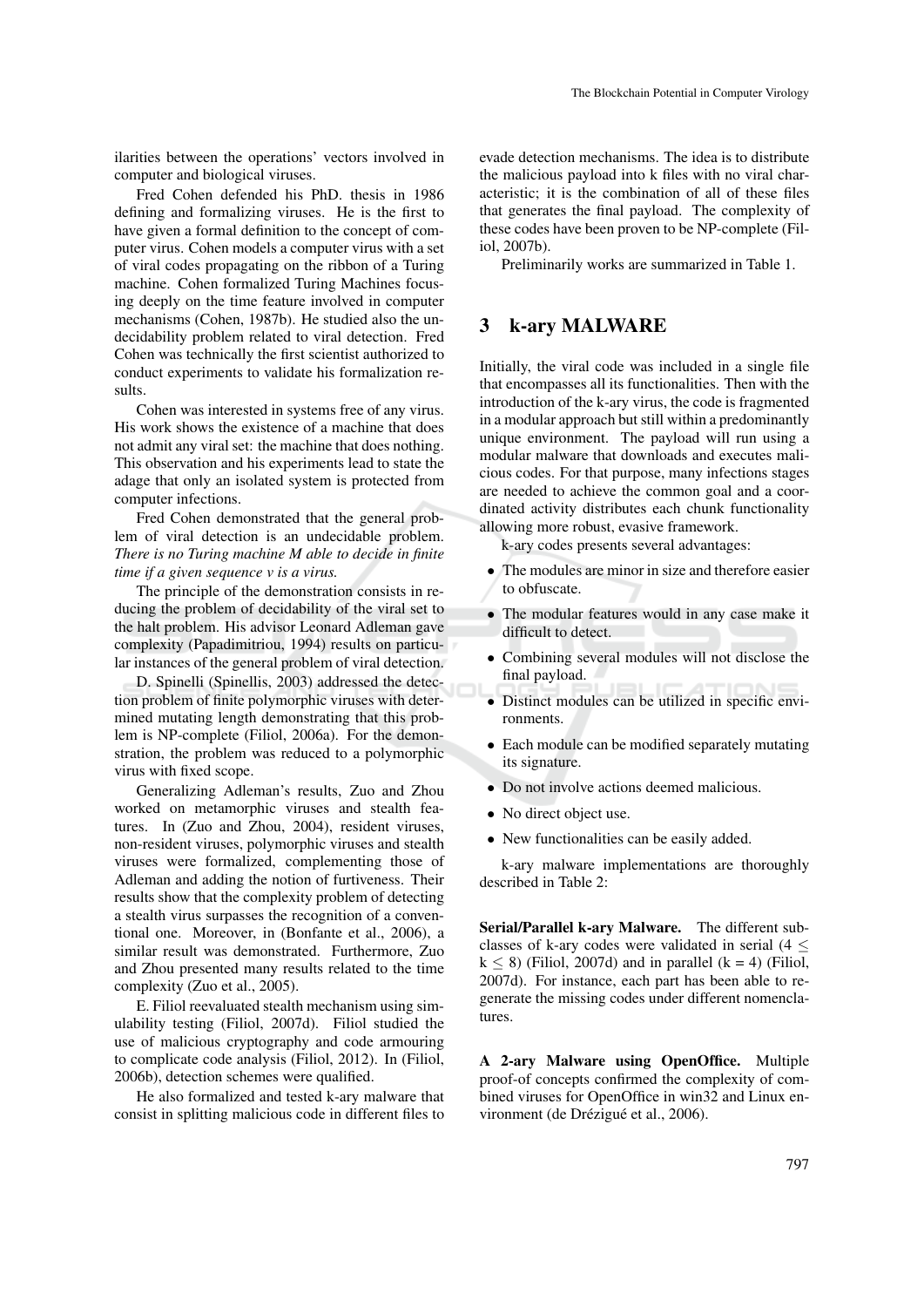| <b>Preliminary works</b>         |                                          |                                                                              |                   |  |  |  |  |
|----------------------------------|------------------------------------------|------------------------------------------------------------------------------|-------------------|--|--|--|--|
| <b>Author</b>                    | <b>Contribution</b>                      | <b>Formalization</b>                                                         | <b>Complexity</b> |  |  |  |  |
| <b>Alan Turing</b>               | (Shannon, 1956)                          | Turing machines                                                              |                   |  |  |  |  |
| <b>Stephen Kleene</b>            | (Kleene, 1936)                           | Mathematical formalization                                                   | ÷.                |  |  |  |  |
|                                  |                                          | Quine                                                                        | $\overline{a}$    |  |  |  |  |
| John von Neumann                 | (Von Neumann et al.,<br>1966)            | Self-reproduction of cellular automata                                       |                   |  |  |  |  |
| Veith Risak                      | (Bilar)<br>Filiol,<br>and<br>2009)       | Self-reproducing automata using min-<br>imum information exchange            | $\overline{a}$    |  |  |  |  |
| Jurgen Kraus                     | (Kraus, 1980)                            | Relation<br>with<br>biological<br>self-<br>reproduction behaviors            | $\sim$            |  |  |  |  |
|                                  |                                          | Formalization of a computer virus                                            | $\checkmark$      |  |  |  |  |
| Fred Cohen                       | (Cohen, 1987b)                           | Viral detection                                                              |                   |  |  |  |  |
|                                  |                                          | Contradictory virus                                                          |                   |  |  |  |  |
|                                  | (Adleman, 1988)                          | Viral detection                                                              | $\checkmark$      |  |  |  |  |
| Leonard Adleman                  |                                          | Viral protection                                                             |                   |  |  |  |  |
|                                  |                                          | Computer infections                                                          |                   |  |  |  |  |
|                                  |                                          | Polymorphism                                                                 |                   |  |  |  |  |
| Diomidis Spinellis               | (Spinellis, 2003)                        | Finite polymorphic viruses                                                   | ✓                 |  |  |  |  |
| Zhihong<br>Zuo<br>and            | and<br>(Zuo)<br>Zhou,                    | Polymorphic<br>and<br>metamorphic,                                           | $\checkmark$      |  |  |  |  |
| Mingtian Zhou                    | $2004$ ) $(Zuo$<br>$et \quad al.,$       | Stealth features, Resident viruses,                                          |                   |  |  |  |  |
|                                  | 2005)                                    | Time complexity                                                              |                   |  |  |  |  |
| Guillaume<br>Bonfante<br>$&$ al. | (Bonfante et al., 2006)                  | Polymorphism, Stealth virus                                                  | ✓                 |  |  |  |  |
| Eric Filiol                      | (Filiol, 2006a)(Filiol,<br>2006b)(Filiol | Malicious cryptography and malicious<br>mathematics, Stealth mechanisms, Vi- |                   |  |  |  |  |
|                                  | al.,<br>et                               |                                                                              |                   |  |  |  |  |
|                                  | 2006)(Fil-                               | ral detection, Code armouring, k-ary<br>codes                                |                   |  |  |  |  |
|                                  | 2007c)(Filiol,<br>iol,<br>2007d          |                                                                              |                   |  |  |  |  |
|                                  | (Filiol, 2012) (Filiol,                  |                                                                              |                   |  |  |  |  |
|                                  | 2015)                                    |                                                                              |                   |  |  |  |  |

|  |  | Table 1: Preliminary works. |
|--|--|-----------------------------|
|  |  |                             |

A k-ary Python Malware. Furthermore, a k-ary virus was implemented in Python (Desnos, 2009) in order to share a secret key utilized to decipher the viral payload. A 3D graphical simulation to represent the interaction and distribution of system calls was presented as well.

A k-ary Goodware. Also, in (Guyot et al., 2012), a k-ary goodware was presented leveraging similar concepts while removing any malicious actor. For that purpose, a Shamir's secret sharing scheme with threshold algorithm has been utilized. The k-ary goodware is composed of k parts that may or may not be executables. The cumulative actions of the constituting chunks define the goodware action. This notion was proposed to better protect the software and sensitive data that each UAV of a swarm will be given. The goodware introduced a method to secure the sensitive information in UAV (Unmanned Aerial Vehicles) prohibiting any leaked information.

A k-ary Experiment for Intrusion Detection System. Furtheremore, the k-ary malware was studied in (Tokhtabayev et al., 2010) while implementing a prototype intrusion detection system.

In the following, we explore the feasibility of an armoured decentralized k-ary malware. This work generalized the modularity concept using the Blockchain network and Distributed Ledgers Technologies: a code fragmented on several environments and which protects itself by harnessing the security of these environments against the analysts and the targets.

This decentralized modularity highlights the major contribution. The new algorithm makes it possible to adapt the activation of the modules according to the context specific to the infected target. With the provision of different codes in decentralized storages,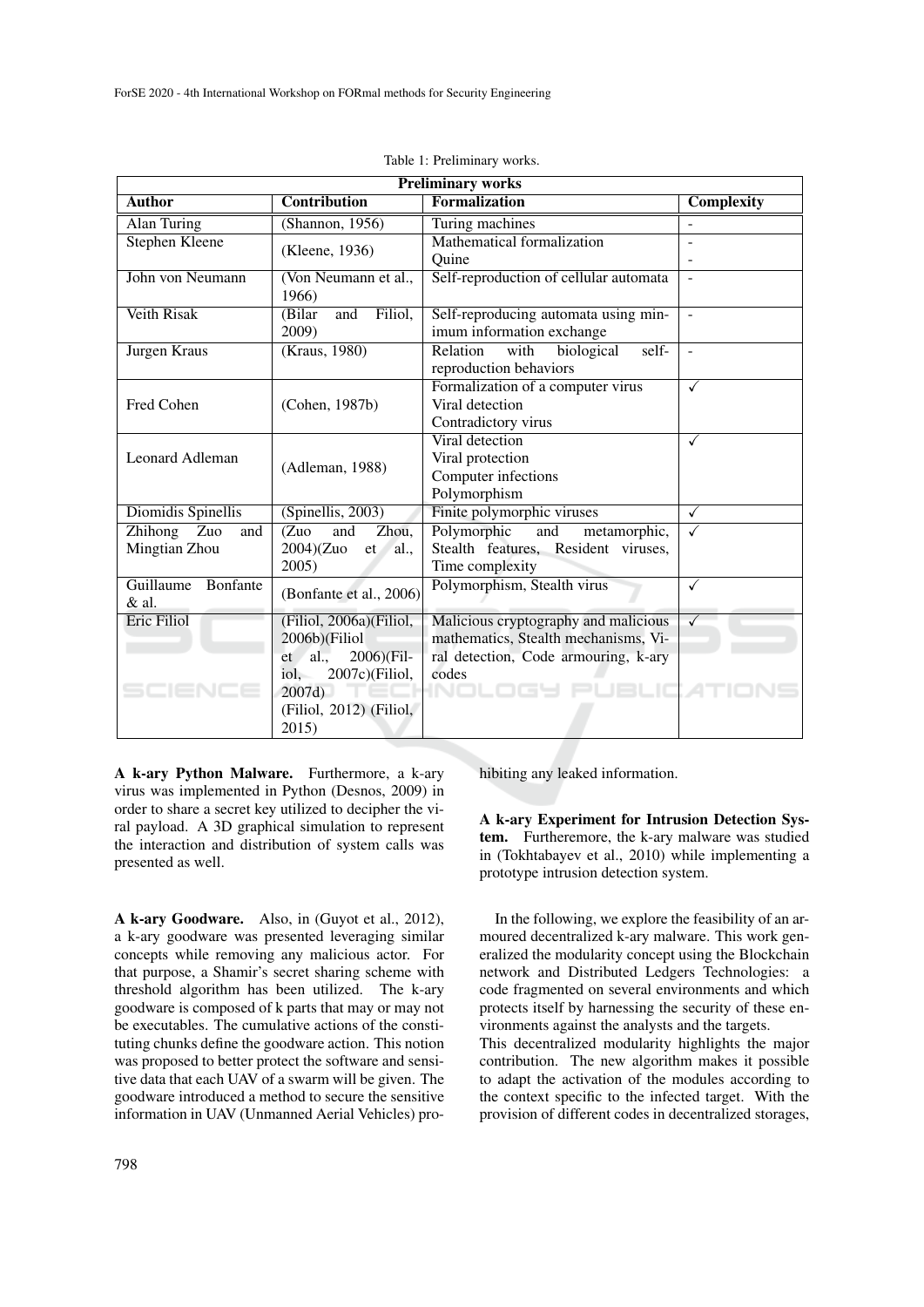| <b>Related work</b>                      | Implementation                                         | Contribution                                                       |  |
|------------------------------------------|--------------------------------------------------------|--------------------------------------------------------------------|--|
| (Filiol, 2007d)                          | Serial and Parallel k-ary malware im-<br>plementations | k-ary PoCs validation                                              |  |
|                                          |                                                        | k-ary complexity formalization                                     |  |
| (de Drézigué et al.,                     | 2-ary malware using OpenOffice                         | Increased stealth properties                                       |  |
| 2006)                                    |                                                        |                                                                    |  |
| (Desnos, 2009)                           | A k-ary python implementation                          | Leveraging secret keys to decipher viral<br>payload                |  |
| (Guyot et al., 2012)                     | A k-ary goodware                                       | Leveraging a k-ary concept to protect<br>sensitive UAV information |  |
| (Tokhtabayev<br>$et \quad al.,$<br>2010) | Interprocess distribution approach                     | An obfuscation experiment for IDS                                  |  |

Table 2: k-ary implementations.

the new malware can easily reuse, combine, and adapt pieces of malicious codes that have proven themselves.

# 4 DISTRIBUTED LEDGER **TECHNOLOGIES**

This section overviews Distributed Ledger Technologies (DLTs).

### 4.1 The Blockchain

A blockchain constitutes a peer to peer network that contains the history of all the exchanges made between its users since its creation. The ledger is shared between various nodes, without intermediaries, which allows everyone to check the validity of the chain.

There are public blockchains, open to everyone, and private blockchains, the access and use of which is limited to a certain number of actors.

A public blockchain can therefore be compared to a public ledger, anonymous and forged. Transactions between network users are grouped in blocks. Each block is validated by the nodes in the network, according to the consensus DLT. Once the block is validated, it is timestamped and added to the blockchain. The transaction is then visible to the receiver and the entire network. The process time depends on the blockchain type (about ten minutes for bitcoin, 15 seconds for Ethereum).

Regardless of the technology, DLTs offer numerous security characteristics (Moubarak et al., 2018b):

- Immutability: Once added to a block, a transaction become irremovable.
- Auditability: Each block is characterized by cryptographic schemes and secure Timestamping offering the capacity to audit each transaction.
- Integrity: The SIGHASH function validate the signatures ensuring that any modification will invalidate the transaction.
- Authorization: Elliptical Curve Digital Signature Algorithm (ECDSA) is used to create the links between the blocks. Also, IOTA relies on Winternitz hash-based cryptography signatures.
- Fault Tolerance: Many agreement mechanisms are involved to achieve the consensus in DLTs.
- Transparency: The transactions are appended into blocks and replicated publicly to the peers.
- Availability: Even if peers exit the network, the blockchain network is continually available.
- Consistency: Once the miners agree on the consensus and block arrangement, the distributed ledger is consistent and changes are infeasible.
- Privacy: While the distributed ledger is public, keys relatives to each parties are anonymous.

The decentralized nature of the blockchain, coupled with its security and transparency, promises much broader applications than the monetary field.

### 4.2 Decentralized Storage

Decentralized data storage is closely linked to blockchains because many concepts overlap. Blockchain itself is a decentralized data storage network, but the operation of the blockchain makes it better suited for storing and managing transactional data.

Blockchains can be used for secure document transfer in several areas. However, storing data in blockchains does not manage large amounts of raw data. This is where decentralized networks can help blockchains.

Many popular decentralized blockchain-driven applications (dApps) uses the concept of decentralized data storage namely the InterPlanetary File Sys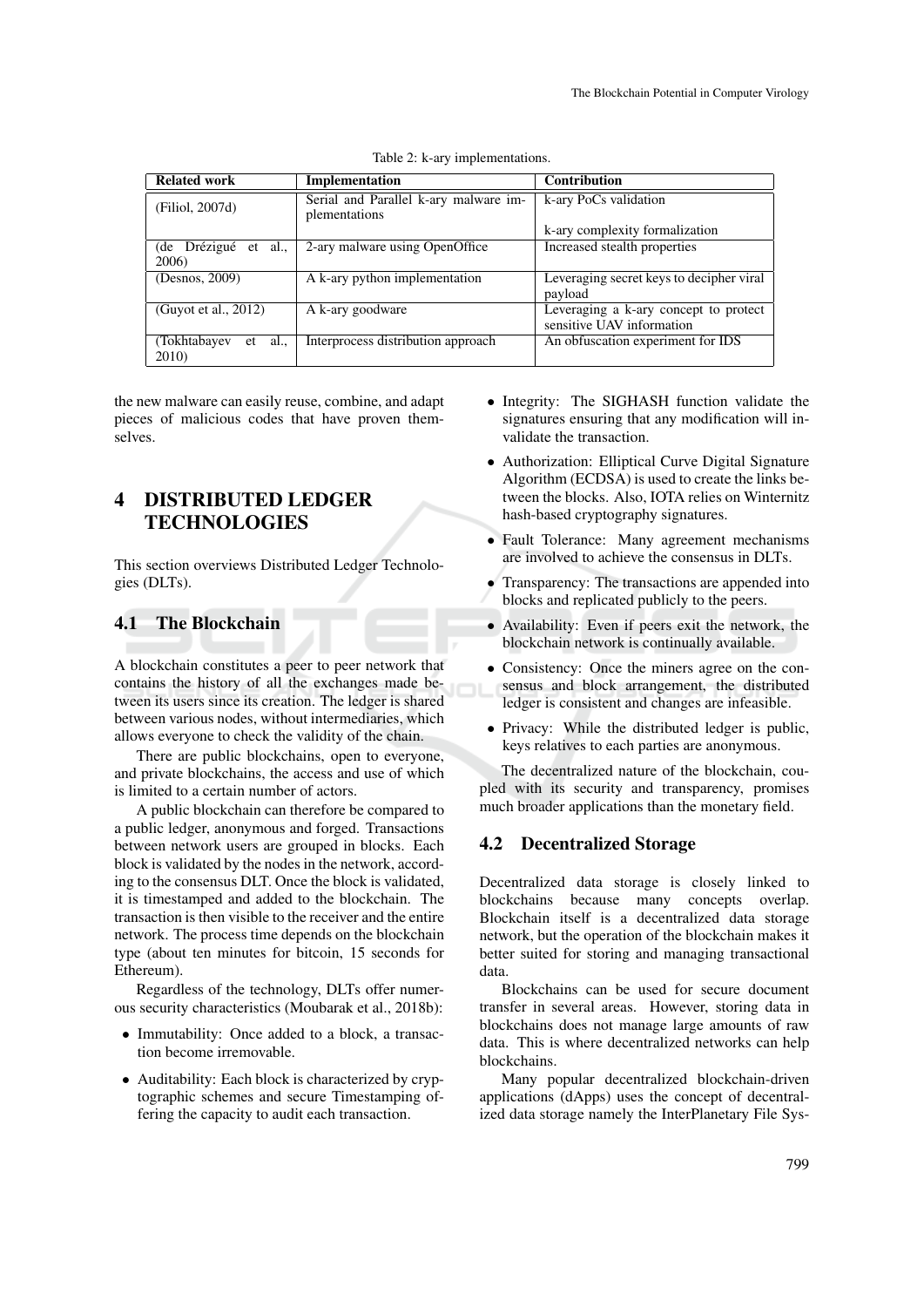tem (IPFS). IPFS Merkle DAG is an extremely flexible way to store data. The only requirements are that the object references must be (a) addressed content, and (b) encoded in a specific format. IPFS grants applications complete control over the data field; Applications can use any custom data format they choose, which IPFS may not understand.

IPFS clients require local storage, an external system on which to store and retrieve local raw data for objects managed by IPFS. The type of storage depends on the use case of the node. In most cases, this is simply a portion of the disk space (either managed by the native file system, or by a key-value store such as leveldb, or directly by the IPFS client).

Ultimately, all of the blocks available in IPFS are in the local storage of certain nodes. When users request items, they are found, downloaded, and stored locally, at least temporarily (Mus, 2017). In the next section, we define a new viral algorithmic leveraging the IPFS network and a k-ary concept.

# 5 DECENTRALIZED k-ary MALWARE

In a previous work (Moubarak et al., 2018a), the development was based on the Bitcoin network to identify the four chunks of the codes, highlighting the features of the Blockchain technnology in the viral domain. However, the main limitation in the aforementioned framework consists in the fact that the validation part requires ten minutes for the Bitcoin network.

This section concentrates on the use of IPFS to create a decentralized k-ary malware (Moubarak et al., 2019) and the capability to remain imperceptible when loaded on the target machine.

#### 5.1 First Naive Malware

The K parts are uploaded independently to IPFS. This first experiment has been implemented under Windows and consists in a simple quaternary malware whose code is injected in a running process.

Here is the general pseudo-code for this malware.

Here we consider an initial malware *M* which is split into *k* different parts in such a way that no part alone enables to guess that it is a component of a malware code.

Proposition 1. *The detection complexity of the malware described in Algorithm 1 is calculable.*

Algorithm 1: Malware - Naive version. Input: Path of a IPFS directory *D* that contains the *k* different malware files. Output: Execution of the malware. Get the content of the directory *D* buffer  $B \leftarrow \text{NULL}$ For i from 1 to k Retrieve file *F<sup>i</sup>* Concatenate file  $F_i$  to  $B$  $S \leftarrow$  buffer size (in bytes) Inject the buffer content into a process via its pro-

*Proof.* Even if the malware information is split into *k* parts, at the end of the For loop, buffer *B* contains the whole code of malware  $M$ . From this time instant, the code is detectable.  $\Box$ 

cess ID

It is worth mentioning that aside the detection based on the malware code, code injection into a process is likely to be detected by most modern AV software that use dynamic analysis. If the analysis is based only on signatures and static analysis techniques, the code will not be detected. A basic principle in computer virology is that the environment should be modified as little as possible or not at all.

Additionally, another security drawback consists in that any user who have the hash of the submitted code, can retrieve it from IPFS. Asymetric encryption can be used to secure the IPFS exchange.

To cope these limitations, an armoured advanced malware is created.

#### 5.2 Armoured Advanced Malware

Let us now consider a more sophisticated malware. It is a particular instance of *sequential k-ary code of subclass B* (Filiol, 2007a, Section 4). We will not describe the IPFS/IPNS protocol part which is used by the malware since it is very classical and not malware-specific. The different parts are submitted encrypted to IPFS. We still consider a malware *M* whose code is split into *k* parts and a scheduler program *S*, in the case of a targeted attack (e.g. Advanced Persistance Threat) against a very limited number of targets. Our PoC is inspired by techniques used in Bradley code (Filiol, 2005) that acquire the keys from a certain website or Pastebin and Dark Paranoid malware (Threats, 2019) where only one instruction is unencrypted in memory. If the key is contained in the body of the code, it can be easily discovered by an analyst. For ethical and responsible disclosure, we will not give all details and code of our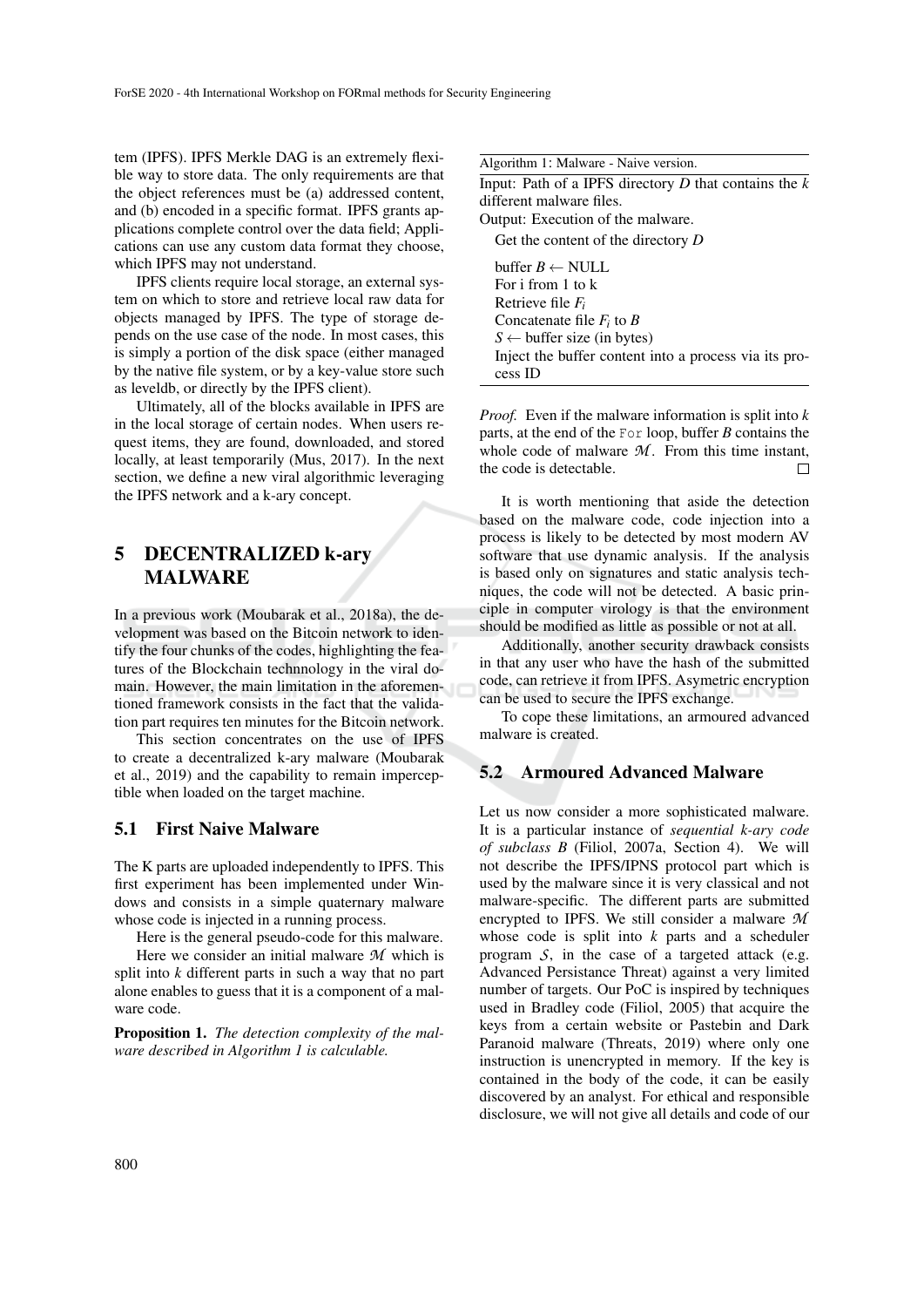PoC but just the most significant algorithmic aspects.

Here are the main features of this PoC:

- A number of IPFS/IPNS nodes are used which are under the full control of the attacker (possibly coupled with Tor to add anonymity).
- The malware is divided to k parts. Each part *P<sup>i</sup>* (for  $i = 1,...k$ ) is encrypted. The encryption format is raw (there is no header, identification field). Each part is moreover split into IPFS blocks denoted  $P_i^j$ ,  $j \in [1, \ldots, n]$ .
- Code armouring by encryption has been used in such the way that the malware limits as much as possible its execution with plain text instructions to the least possible. It means that a significant number of operations can be performed with basic operations on the encrypted instructions directly. Each instruction, is deciphered on the fly.
- Each part is contained in a different location in **IPFS/IPNS.** The location of file  $F_{i+1}$  (/ipfs/ $\langle$ hash $\rangle$  $/F_{-}\{i+1\}$ ) is contained in the (encrypted) file  $F_i$ .
- In order to operate, we use an additional program *S* called *scheduler*. Its role is to organize the malware execution according to Algorithm 2. Program *S* contains the location of file  $F_1$  $(ipfs/\hbox{hash})/f_1$ ) under an encrypted form. The decryption key is an environmental key (Riordan and Schneier, 1998; Filiol, 2005). The activation environment is considered as likely under the attacker's control.
- Time obfuscation (τ-obfuscation) (Beaucamps and Filiol, 2007) is used randomly during the code execution. Required instructions (in fact IPFS blocks) are decrypted once at a time.
- The malware is able to detect whether it is executed from within a virtual environment or not. If not, the code executes its intended (malicious) tasks otherwise (a virtual environment is present) the code behaves as normal code.
- Other tricks have been implemented in the case of targeted attacks and to activate in very specific environments (for instance (Desnos et al., 2010)).

Let us described the overall simplified pseudocode.

Algorithm 3 details the initialization of the code and the processing of the first block  $(P_1^1)$ . The subsequent processing is similar for other  $P_i^j$ ,  $j \in [2, ..., n]$ . Proposition 2. *The detection of the malware described in Algorithm 2 is an undecidable problem.*

Algorithm 2: Malware - Armoured version.

Input: Operating System Environment *E*, information *I* in *E* or not

Output: Execution of the malware while  $I \notin \mathcal{E}$  do

Scan randomly and irregularly for *I* in *E*

For i from 1 to 4 Decrypt /ipfs/ $\langle$ hash $\rangle$ /file *i* with *I* Retrieve file *F<sup>i</sup>* Process File *F<sup>i</sup>*

Algorithm 3: Malware - Initialization and processing of the first block.

Input: Operating System Environment *E*, information *I* in *E* or not

Output: Execution of block *P* 1 1

*S* on initial installation retrieves different information  $N_0, N_1, \ldots$  on infected host (IP address, processor ID...) and send them to the attacker as *SHA*3(*N*0||*N*1||...)

Instructions related to initialization are deleted from memory and *S* code.

while  $I \notin \mathcal{I}$  do

Scan randomly and irregularly for *I* in *E*

ATIONS

- $S$  decrypts IPNS for block  $P_1^1$  with *I*
- *S* executes Virtual environment detection

*S* retrieves block *P* 1 1

...

*S* executes *P* 1 1

Instruction for  $P_1^1$  are deleted

*Proof.* There is two cases to consider. The first one relates to the analysis of files  $F_i$  and the second one to the analysis of scheduler program *S*.

Case 1. Each encrypted part alone does contain neither information on the encryption system nor reference to any other parts. The analyst can just try all possible random sequences to decrypt the code and hence will obtain all possible code instances without being able to determine which are the right ones. We are in the case of Shannon's prefect secrecy (For a perfect encryption scheme, the number of keys is at least the size of the message space - number of messages that have a non-zero probability) (Shannon, 1949). Case 1 consequently refers to unconditional security.

Case 2. Aside the different algorithmic and implementation tricks, we will focus on the fact that scheduler *S* falls in the case of Cohen's *contradic-*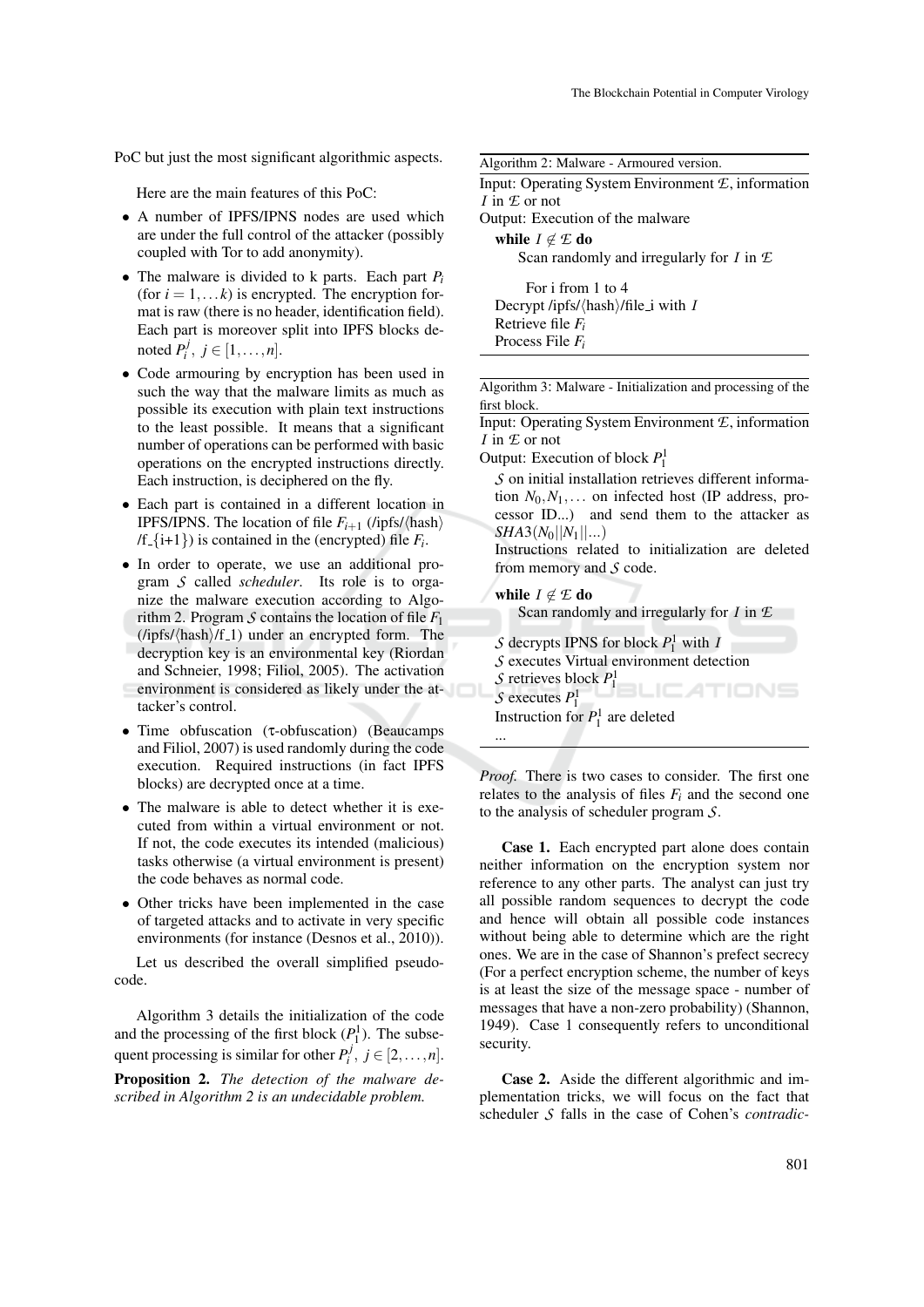*tory virus* (Cohen, 1985, page 84), (Cohen, 1987a). Only a dynamic analysis (into a virtual environment) can enable the analyst to guess (step by step) program *S*'s actions. But in this case (detection of virtual environment) program *S* performs only benign actions due to the communication with the server under the attacker's control. Hence the result.  $\Box$ 

The same antiviral experiments were performed on this armoured version. None of the tests are positives.

### 6 CONCLUSION

The use of k-ary codes in which a program is no longer a solo binary object but a k-set of files working to yield a final payload constituted the base of this work with the outsourcing of each part to IPFS. In this context, a serial mode operation vector is used, so the execution is done part by part and for each part instruction by instruction (block by block for IPFS). In fact each instruction is deciphered on the fly and then re-encrypted (or emptied of memory depending on the version). For some instructions, they are generated directly from other encrypted instructions before being decrypted and executed according to the previous principle. Therefore, the analyst or the antiviral solution has a compact interpretation on the entire code only because the interaction is performed with a partial subcategory of this k-set. All codes are pulled to repository of P2P source code version control system where each version can be maintained updated and upgraded. Data operations will be recoded to the P2P distributed file system and are tracked. In case of codes' improvement or change, an update can be submitted for fix and later pushed to the target machines.

In conclusion, the potential of the blockchain technology and decentralized storage is increasing. The combination of the blockchain and IPFS is considered to be the future of the distributed internet. Besides, the Interplanetary File System have many potential to host different types of Dapps and is able to connect many blockchains and content directly. Additionally, some of the blockchain security challenges have been exposed revealing the urgent necessity to be sheltered from many assumption reasons of malicious applicability, and which, if remained undeveloped will be exploited. Blockchain has been subject to unique speculation and as we have perceived, it has been advantageous in many domains. However, this backbone that is enabling and protecting several transactions, may drives motives for potential misuses (Moubarak et al., 2017b). Thus, the next step can be to dig further and explore the feasibly of embedding the new malware into Dapps applications.

#### **REFERENCES**

- Adleman, L. (1988). An abstract theory of computer viruses, in" advances in cryptology—crypto'88", vol. 403. *Lecture Notes in Computer Science*.
- Beaucamps, P. and Filiol, E. (2007). On the possibility of practically obfuscating programs - towards a unified perspective of code protection. *Journal in Computer Virology*, 3.
- Bilar, D. and Filiol, E. (2009). On self-reproducing computer programs. *Journal in computer virology*, 5(1):9– 87.
- Bonfante, G., Kaczmarek, M., and Marion, J.-Y. (2006). On abstract computer virology from a recursion theoretic perspective. *Journal in computer virology*, 1(3-4):45– 54.
- Cohen, F. (1985). *Computer Viruses*. PhD thesis, University of Southern California.
- Cohen, F. (1987a). Computer viruses. *Comput. Secur.*, 6(1):22–35.
- Cohen, F. (1987b). Computer viruses: theory and experiments. *Computers & security*, 6(1):22–35.
- de Drézigué, D., Fizaine, J.-P., and Hansma, N. (2006). Indepth analysis of the viral threats with openoffice. org documents. *Journal in Computer Virology*, 2(3):187– 210.
- Desnos, A. (2009). Implementation of k-ary viruses in python. *Hack. lu*.
- Desnos, A., Erra, R., and Filiol, E. (2010). Processordependent malware... and codes. *CoRR*, abs/1011.1638.
- Filiol (2015). Malware of the future.
- Filiol, E. (2005). Strong cryptography armoured computer viruses forbidding code analysis: the bradley virus. In *EICAR 2005*, pages 216–227.
- Filiol, E. (2006a). *Computer viruses: from theory to applications*. Springer Science & Business Media.
- Filiol, E. (2006b). Malware pattern scanning schemes secure against black-box analysis. *Journal in Computer Virology*, 2(1):35–50.
- Filiol, E. (2007a). Formalisation and implementation aspects of *K* -ary (malicious) codes. *Journal in Computer Virology*, 3(2):75–86.
- Filiol, E. (2007b). Formalisation and implementation aspects of k-ary (malicious) codes. *Journal in Computer Virology*, 3(2):75–86.
- Filiol, E. (2007c). Metamorphism, formal grammars and undecidable code mutation. *International Journal of Computer Science*, 2(1):70–75.
- Filiol, É. (2007d). Techniques virales avancées. Springer.
- Filiol, E. (2012). Malicious cryptology and mathematics. In *Cryptography and Security in Computing*. IntechOpen.